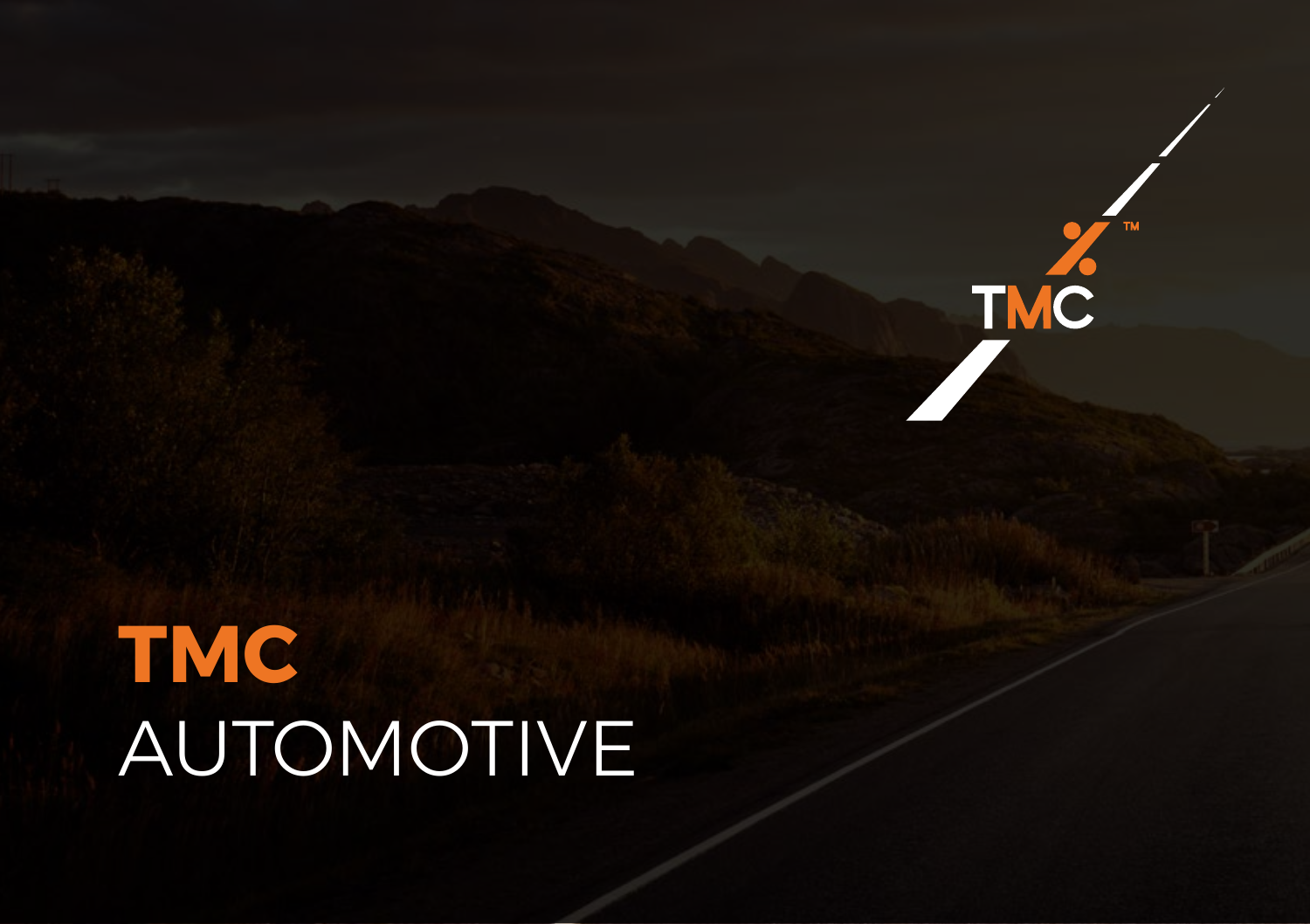We work with a number of partners and can assist you with selecting the fuel card/s that best suits your objectives – whether that be coverage, rebates, or simplicity of use. Our Fuel+ service handles card issue and control, and assumes all administrative and supply chain responsibilities.

And we can help you move away from fully expensed fuel cards - which in a lot of instances cost the employees more in tax than the actual cost of the fuel itself. It's not a great deal for the business either, which pays for the cost of fuel plus employer NI on the value of the benefit. We typically save businesses around £1,000 per driver per annum with this service.

- **Uisibility** Knowing who was driving the vehicle at any one time, which will help in the case of fines and traffic offences.
- **Compliance** We will remind drivers to record their mileage every month to ensure full and accurate mileage records for tax purposes.
- had the car when and for what purpose.
- easy to handle when using a dealer structured scheme.

## Additional Benefits

- 'Company car' drivers log their business mileage on our easy to use app or online system.
- We then work out any private mileage and provide payroll files for any reimbursements or private fuel deductions.
- We audit every business journey. Our system will check each journey and flag any anomalies to our Customer Service team who will investigate it further, contacting the driver directly where required.
- Every mile is accounted for, ensuring there is no leakage.

If you'd like to know more about how we could help your dealership save time, money and increase visibility, we'd love to hear from you.

You can call us on **+ 44 (0) 1270 525 218** or email us at **reply@themilesconsultancy.com** or visit our website **www.themilesconsultancy.com**

**Reduced administration** – no more log books, spreadsheets, chasing drivers and trying to work out who

**That year end employee reports** – we can provide reports for employees to make their tax returns and claims

Here's how:

And, if you have a fuel card....

We will check that every penny spent is being used for its correct purpose. We will ensure fuel cards are used to fill the correct vehicles i.e. we check whether the number of litres purchased is in line with the fuel tank capacity - and monitor driver usage and behaviour– for example, we will educate drivers who use expensive motorway stations on lower cost alternatives. We provide you with a host of tailored reports so you can see how many miles each vehicle has done and for what reason, alongside a payroll file for private mileage deductions.

You will also be able to see how many business miles each individual has done, to ensure business mileage is reported correctly to HMRC.

**TMC Automotive is a service designed specifically for the unique demands and challenges faced by dealerships, OEMs and rental companies.**

**With vehicles being utilised for multiple purposes by various members of staff, keeping a track of vehicle use and mileage is a tricky task, not just for the company, but for individual tax liabilities as well.**

**And then there's keeping track of bearer cards used to fill up customer cars, rentals and loans.**

**We work with several dealership groups, motor manufacturers and rental companies, increasing their visibility and control over vehicle usage and mileage whilst significantly reducing their fuel costs. Our clients benefit from an average saving of 15.4% off their fuel bills (which equates to 18p per litre).**